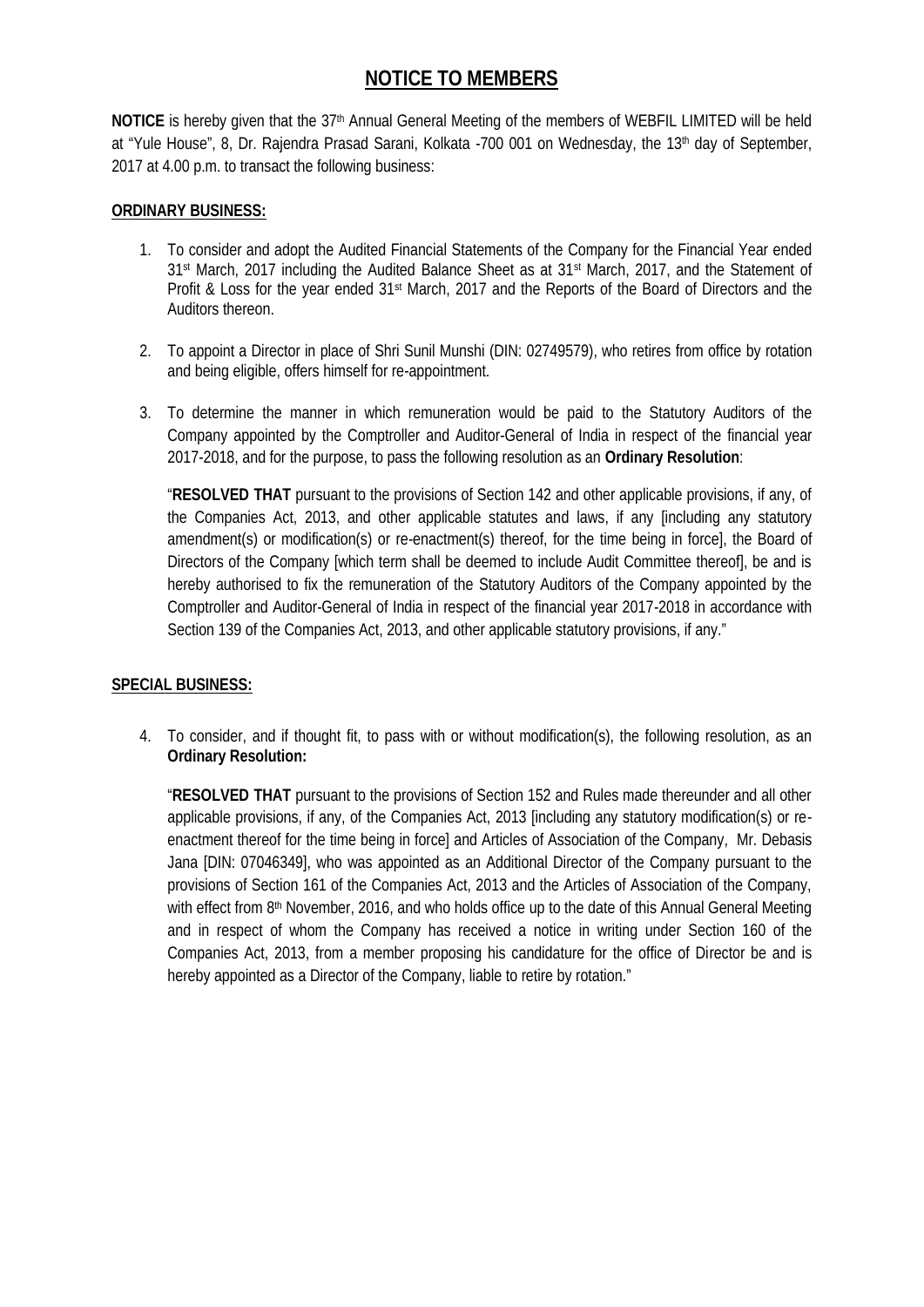5. To consider, and if thought fit, to pass the following resolution, with or without modification(s), as an **Ordinary Resolution:**

"**RESOLVED THAT** pursuant to Section 188 of the Companies Act 2013, Rule 15(3) of the Companies (Meetings of Board and its Powers) Rules, 2014, and Regulation 23 of the SEBI(Listing Obligations and Disclosure Requirements)Regulations 2015, and other applicable statutory provisions, if any, and subject to the provisions of the Memorandum and Articles of Association of the Company, consent of the shareholders be and is hereby accorded to the Board of Directors (which term shall be deemed to include any Committee of the Board of Directors constituted to exercise its powers, including the powers conferred by this Resolution) to enter into contracts/arrangements with respect to sale, purchase or supply of any goods or materials, directly or through appointment of agent, and/or availing or rendering of any services, directly or through appointment of agent, with the Company's Related Party - New Town Telecom Infrastructure Development Company Limited, such that the total amount of such transactions during the Financial Year 2017-2018 shall not exceed Rs. 1000 Lakhs (Rupees One Thousand Lakhs only)."

The Register of Members and the Register of Transfers of the Company will remain closed from 7<sup>th</sup> September, 2017 (Thursday) to 13<sup>th</sup> September, 2017 (Wednesday), both days inclusive.

Registered Office: "Yule House" 8, Dr. Rajendra Prasad Sarani, **By Order of the Board** Kolkata - 700 001 Shinjinee Bhattacharyya Dated: 8<sup>th</sup> August, 2017

Company Secretary

**Notes for members' attention:**

- 1. An Explanatory Statement pursuant to Section 102 of the Companies Act, 2013 in respect of the Special Business to be transacted at the 37<sup>th</sup> Annual General Meeting ("the AGM" or "the Meeting"), is annexed to this Notice.
- 2. A Member entitled to attend and vote at the AGM is entitled to appoint one or more proxies to attend and vote on a poll instead of himself / herself and such proxy need not be a member of the Company. A person can act as proxy on behalf of members not exceeding 50 (fifty) and holding in the aggregate not more than 10% (ten percent) of the total share capital of the Company. In case a proxy is proposed to be appointed by a member holding more than 10% of the total share capital of the Company carrying voting rights, then such proxy shall not act as a proxy for any other person or member. The instrument appointing proxy, in order to be effective, should be duly completed and deposited at the Registered Office of the Company not less than 48 hours before the commencement of the Meeting.
- 3. Corporate Members intending to depute their authorised representatives to attend the Meeting pursuant to Section 113 of the Companies Act, 2013 are requested to send to the Company a duly certified true copy of the Board Resolution authorizing their representatives to attend and vote on their behalf at the Meeting.
- 4. During the period beginning 24 hours before the time fixed for the commencement of the Meeting and ending with the conclusion of the Meeting, a Member entitled to vote at the Meeting or on any resolution to be moved thereat, shall be entitled to inspect the proxies lodged at any time during the business hours of the Company, provided that not less than 3 days' notice in writing of the intention so to inspect is given to the Company.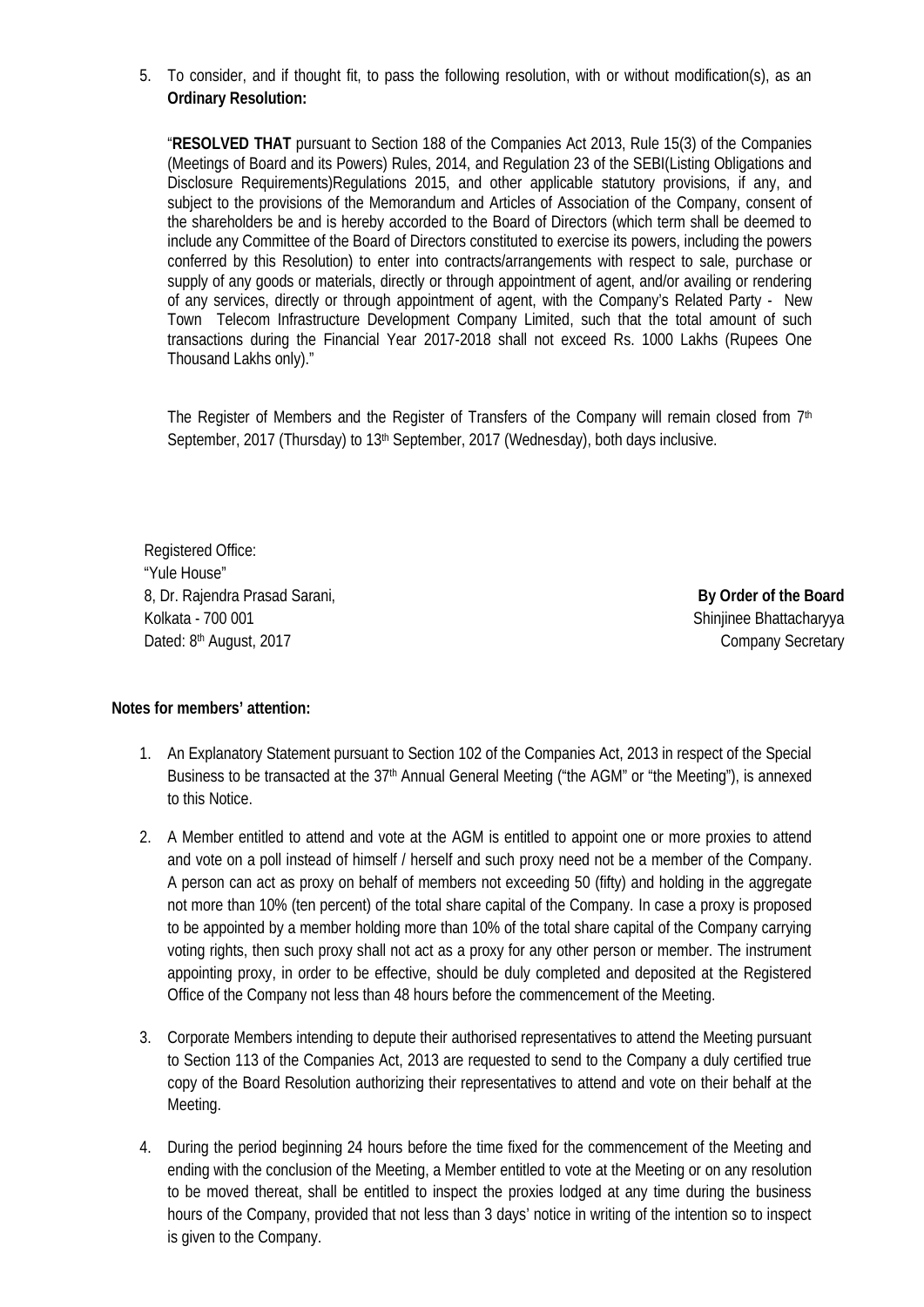- 5. The Annual Report of the Company for the year 2016-2017, circulated to the members of the Company, will be made available on the Company's website www.webfilindia.com.
- 6. Members are requested to furnish details pertaining to change of their addresses and all other required details to the Registrar & Share Transfer Agent in respect of shares held by them.
- 7. The details of Directors seeking appointment / re-appointment, in terms of the SEBI(Listing Obligations and Disclosure Requirements)Regulations, 2015, are annexed hereto and forms part of this Notice.
- 8. M/s. MCS Share Transfer Agent Limited, 12/1/5, Manoharpukur Road, Kolkata 700 026, is the Company's Registrar and Share Transfer Agent (RTA).
- 9. For convenience of the members and for proper conduct of the Meeting, entry to the place of the Meeting will be regulated by way of attendance slip, which is annexed to this Notice. Members are requested to bring their Attendance Slip, sign the same at the place provided and hand it over at the entrance of the venue.
- 10. Members holding shares in identical order of names in more than one folio are requested to send the details of such folios to the Company or its RTA for consolidation of their holding in one folio.
- 11. The Securities and Exchange Board of India (SEBI) has mandated the submission of Permanent Account Number (PAN) by every participant in securities market. All the members are, therefore, requested to submit their PAN to the Company.
- 12. Members can avail the facility of nomination in respect of shares held by them in physical form pursuant to the provisions of Section 72 of the Companies Act, 2013. Members desirous of availing this facility may send their nomination in the prescribed Form No. SH-13 duly filled in to the Company's RTA at the address provided above, or the Registered Office of the Company.
- 13. To support the 'Green Initiative' the Members who have not registered their e-mail addresses are requested to register the same with the Company, for receiving all communications from the Company electronically.
- 14. In compliance with the provisions of Section 108 of the Companies Act, 2013 read with Rule 20 of the Companies (Management and Administration) Rules, 2014 as amended by the Companies (Management and Administration) Amendment Rules, 2015 and Regulation 44 of the SEBI(Listing Obligations and Disclosure Requirements)Regulations, 2015, and Secretarial Standard on General Meetings (SS-2) issued by the Institute of Company Secretaries of India, the Company is pleased to provide members the facility to exercise their right to vote on resolutions proposed to be considered at the 37<sup>th</sup> Annual General Meeting (AGM) by electronic means and the business may be transacted through e-voting services. The facility of casting the votes by the members using an electronic voting system from a place other than venue of the AGM ("remote e-voting") will be provided by National Securities Depository Limited (NSDL).

The instructions for remote e-voting are as under:

- A. In case a Member receives an e-mail from NSDL (for Members whose e-mail addresses are registered with the Company):
	- i. Open the e-mail and also open PDF file namely "WEBFIL e-voting.pdf" with your Folio No. as password. The said PDF file contains your user / login ID and password for e-voting. Please note that the password is an initial password.
	- ii. Open the internet browser and type the following URL: https://www.evoting.nsdl.com.
	- iii. Click on Shareholder Login.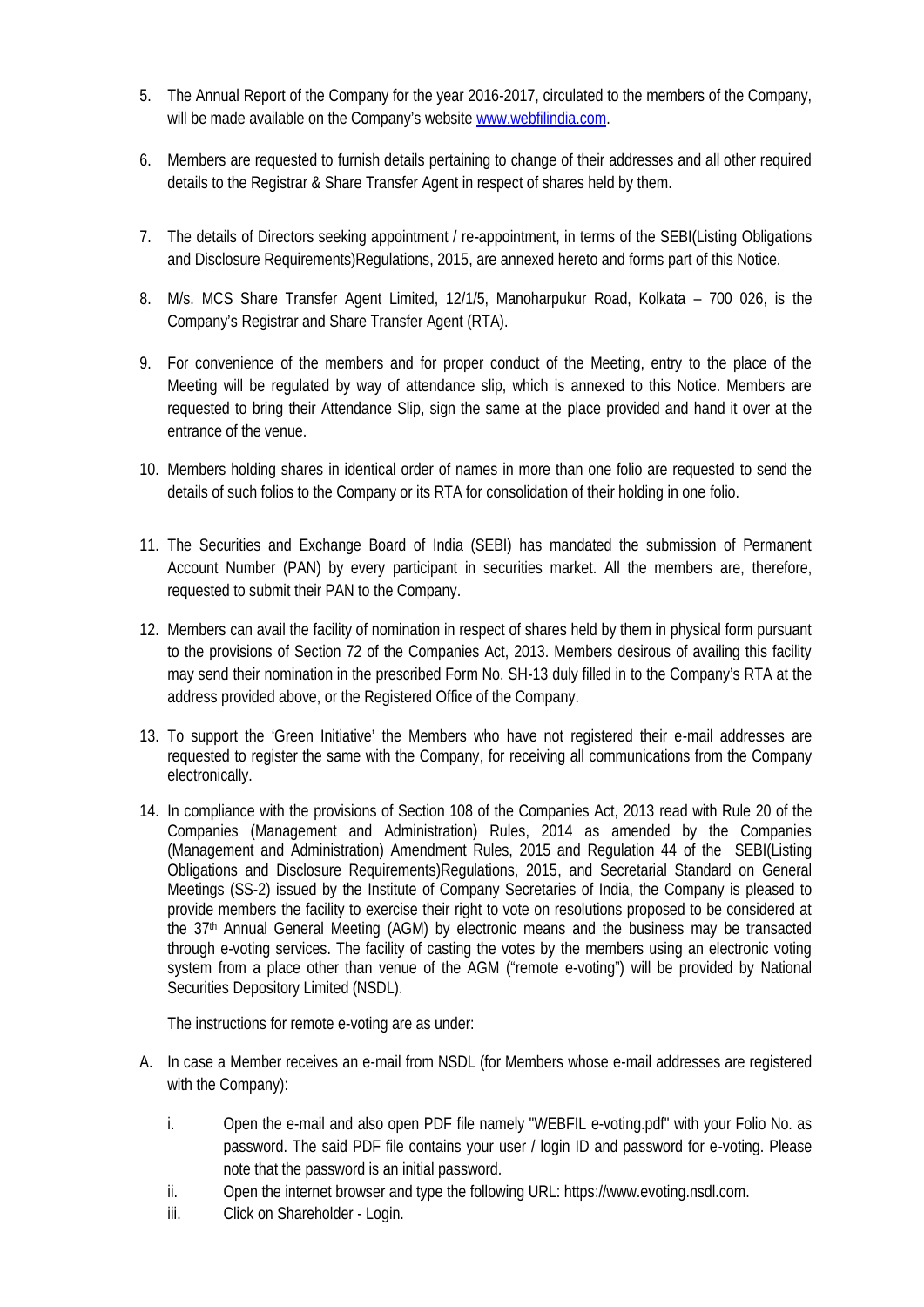- iv. If you are already registered with NSDL for e-voting then you can use your existing user / login ID and password.
- v. If you are logging in for the first time, please enter the user / login ID and password provided in the PDF file attached.
- vi. The Password Change Menu will appear on your screen. Change to a new password of your choice, making sure that it contains a minimum of 8 digits or characters or a combination of both. Please take utmost care to keep your password confidential.
- vii. Once the e-voting home page opens, click on e-voting > Active Voting Cycles.
- viii. Select "EVEN" (E-Voting Event Number) of WEBFIL Limited. Now you are ready for e-voting as Cast Vote page opens.
- ix. Cast your vote by selecting appropriate option and click on "Submit" and also "Confirm" when prompted.
- x. Upon confirmation, the message "Vote cast successfully" will be displayed.
- xi. Once the vote on the resolution is cast, the Member shall not be allowed to change it subsequently.
- xii. Institutional shareholders (i.e. other than individuals, HUF, NRI, etc.) are required to send scanned copy (PDF / JPG format) of the relevant Board Resolution / Authority letter, etc., together with attested specimen signature of the duly authorized signatory(ies) who are authorized to vote, to the Scrutinizer through e-mail to shawmanoj2003@gmail.com and / or shawmanoj2003@yahoo.co.in, with a copy marked to evoting@nsdl.co.in.
- xiii. In case of any queries, you may refer the Frequently Asked Questions (FAQs) Shareholders and e-voting User Manual - Shareholder, available at the 'downloads' section of www.evoting.nsdl.com or call on toll free no. 1800-222-990.
- xiv. You can also update your mobile number and e-mail id in the user profile details of the folio which may be used for sending future communication(s).
- xv. Any person, who acquires shares of the Company and becomes member of the Company after dispatch of the notice and holding shares as on 6<sup>th</sup> September, 2017, may obtain user/login ID and password by sending a request at evoting@nsdl.co.in or mcssta@rediffmail.com.

However, if you are already registered with NSDL for e-voting then you can use your existing user/login ID and password for casting your vote. If you forgot your password, you can reset your password by using "Forgot User Details / Password" option available on www.evoting.nsdl.com or contact NSDL at the following toll free no. 1800-222-990.

- B. In case a Member receives physical copy of the Notice of Annual General Meeting (for Members whose email addresses are not registered with the Company):
	- i. Initial password is provided in the enclosed form: EVEN (E-Voting Event Number), user / login ID and password.
	- ii. Please follow all steps from Sl. No. (ii) to Sl. No. (xv) above, to cast vote.
- C. Other Instructions:
	- i. The remote e-voting period commences on Sunday, 10<sup>th</sup> September, 2017 (9.00 a.m. IST) and ends on Tuesday, 12<sup>th</sup> September, 2017 (5.00 p.m. IST). During this period, members of the Company, holding shares, as on 6<sup>th</sup> September, 2017, may cast their vote electronically. The remote e-voting module shall be disabled by NSDL for voting thereafter. Once the vote on a resolution is cast by the Member, he / she shall not be allowed to change it subsequently.
	- ii. The voting rights of Members shall be in proportion to their shares of the paid up equity share capital of the Company as on 6<sup>th</sup> September, 2017.
	- iii. Shri Manoj Prasad Shaw, Practising Company Secretary (Membership No. FCS 5517), Proprietor of Manoj Shaw & Co., Company Secretaries, has been appointed as the Scrutinizer to scrutinize the voting at the AGM and remote e-voting process in a fair and transparent manner.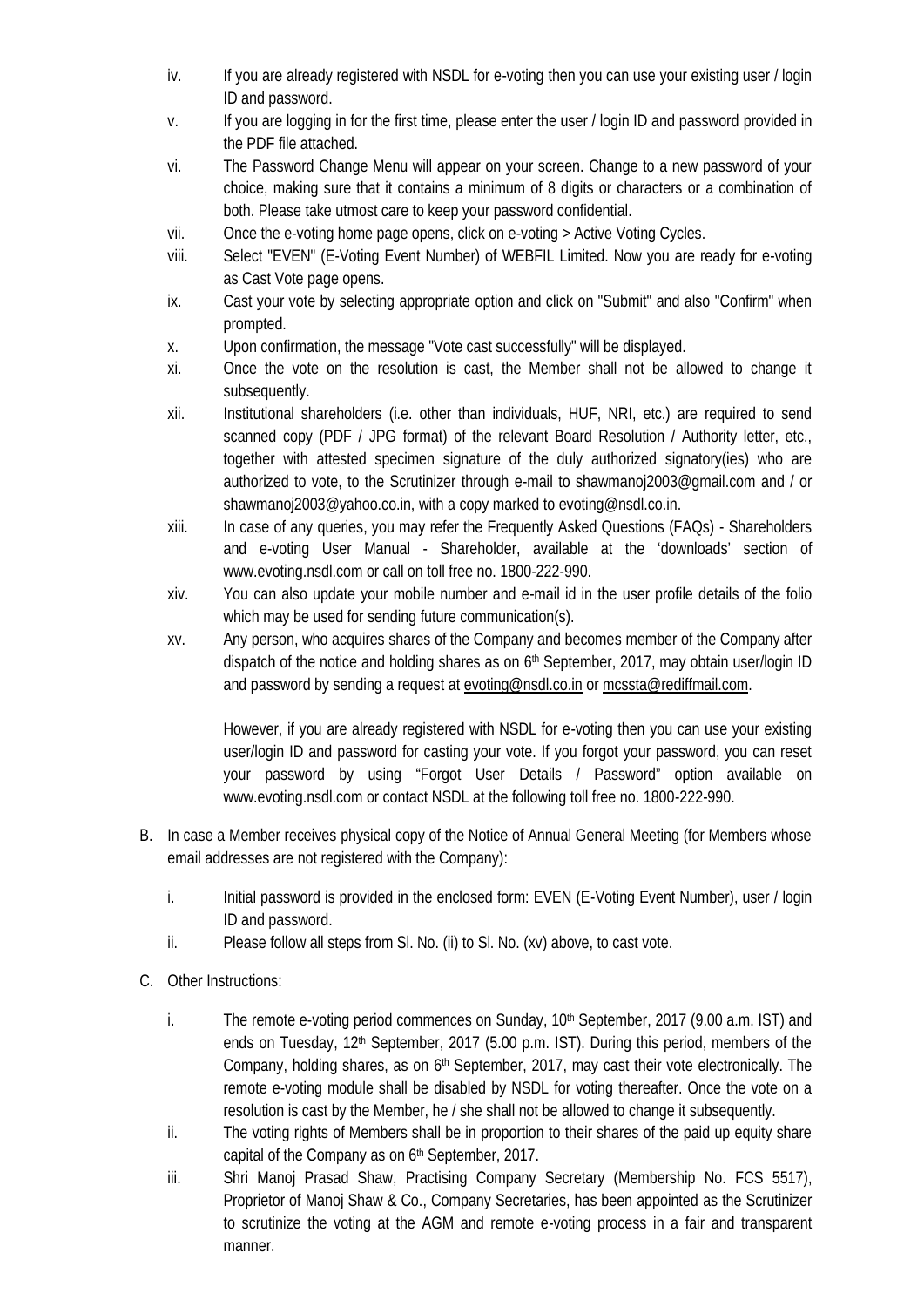- iv. Facility for voting through ballot paper shall be made available at the 37<sup>th</sup> Annual General Meeting and members attending the meeting who have not already cast their vote by remote e voting shall be able to exercise their right at the Meeting through ballot paper.
- v. The Scrutinizer shall, after conclusion of voting at the AGM, first count the votes cast at the Meeting, and thereafter unblock the votes cast through remote e-voting in the presence of at least 2 (two) witnesses not in the employment of the Company and make not later than 3 (three) days of conclusion of the meeting, a consolidated Scrutinizer's Report of the total votes cast in favour or against, if any, to the Chairman or a person authorized by him in writing, who will countersign the same and declare the result of the voting forthwith.
- vi. Members who have cast their vote by remote e-voting prior to the Meeting may also attend the Meeting but shall not be entitled to cast their vote again.
- vii. Members of the Company holding shares as on 6<sup>th</sup> September, 2017, may opt for remote evoting or voting at the AGM through ballot paper.
- viii. The results declared along with the Scrutinizer's Report shall be placed on the Company's Website www.webfilindia.com and on the Website of NSDL www.evoting.nsdl.com immediately on declaration of result by the Chairman, or any other person authorized by him in writing, and communicated to The Calcutta Stock Exchange Limited (CSE), where the shares of the Company are listed.
- 15. All documents referred to in the accompanying Notice and the Explanatory Statement shall be open for inspection at the Registered Office of the Company during normal business hours (09.30 am to 6.00 pm) on all working days, up to and including the date of Annual General Meeting of the Company.
- **16. MEMBERS ARE REQUESTED TO BRING THEIR COPIES OF THE ANNUAL REPORT TO THE MEETING.**

Registered Office: "Yule House" 8, Dr. Rajendra Prasad Sarani, **By Order of the Board** Kolkata - 700 001 Shinjinee Bhattacharyya Dated: 8<sup>th</sup> August, 2017

Company Secretary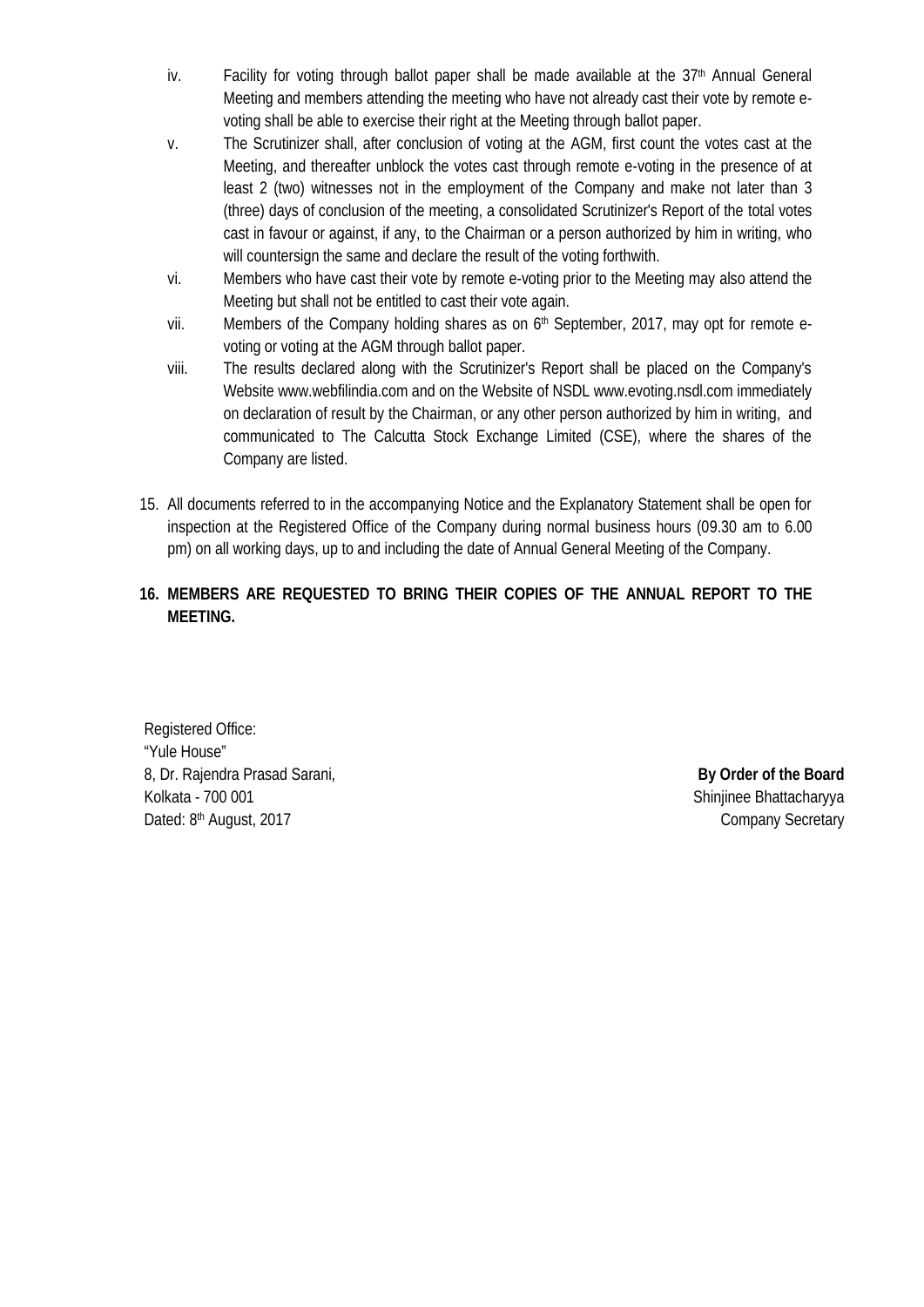## **Item No. 4 :**

Mr. Debasis Jana was appointed as an Additional Director on the Board of Directors of the Company with effect from 8th November, 2016, and in terms of the provisions of Section 161 of the Companies Act, 2013, he holds office up to the date of this Annual General Meeting. A notice in terms of Section 160 of the Companies Act, 2013, has been received from a member, signifying his intention to propose Mr. Jana's candidature for the office of Director of the Company.

Mr. Debasis Jana holds a bachelor's degree in Mechanical Engineering from Bengal Engineering College (later BESU and presently renamed as IIEST), Shibpur, Howrah, and Post Graduate Diploma in Management (PGDIM) from Indira Gandhi National Open University, and has considerable experience in the field of sales & marketing of high-value heavy engineering capital equipments and projects related to boilers and water treatment solutions apart from leadership development for senior managerial functions. Mr. Jana is a functional Director (Planning) of Andrew Yule & Company Limited.

The Board of Directors feels that Mr. Jana's association with the Company would benefit it immensely, and accordingly, the Board recommends the Ordinary Resolution in relation to appointment of Mr. Debasis Jana as set out at Item No. 4 of the accompanying Notice, for approval by the shareholders of the Company.

Mr. Jana does not hold any shares in the Company either in his individual capacity or beneficially for others and is not related to any Director or Key Managerial Personnel of the Company.

Except for Mr. Jana, none of the Directors, Key Managerial Personnel or their relatives are in any way concerned or interested in this resolution.

## **Item No. 5 :**

The Board of Directors of the Company, on the recommendation of the Audit Committee, approved a ceiling limit of Rs. 1000 lakhs (Rupees One Thousand Lakhs only) for the Financial Year 2017-2018, for transactions in the nature of Sales / Service that the Company would enter into, on an arm's length basis, with New Town Telecom Infrastructure Development Company Limited (NTTIDCO), which, being a Joint Venture of the Company, is also its Related Party.

In terms of the provisions of Section 188 of the Companies Act 2013, read with Rule 15(3) of the Companies (Meetings of Board and its Powers) Rules, 2014, prior approval of the company by a resolution is required for according consent to transactions to be entered into as contracts or arrangements with a Related Party with respect to sale, purchase or supply of any goods or materials, directly or through appointment of agent, where the amount of the transactions in the Financial Year would amount to ten per cent or more of the turnover of the company or rupees one hundred crore, whichever is lower, or with respect to availing or rendering of any services, directly or through appointment of agent, where the volume of such transactions in the Financial Year would amount to ten per cent or more of the turnover of the company or rupees fifty crores, whichever is lower. The Turnover as aforesaid needs to be computed on the basis of the Audited Financial Statement of the preceding Financial Year. Further, as per Regulation 23(4) of the SEBI(Listing Obligations and Disclosure Requirements)Regulations, 2015, all material related party transactions shall require approval of the shareholders through resolution and the related parties shall abstain from voting on such resolutions whether the entity is a related party to the particular transaction or not, and as per Regulation 23(1) of the SEBI(Listing Obligations and Disclosure Requirements)Regulations, 2015, a transaction with a related party shall be considered material if the transaction(s) to be entered into individually or taken together with previous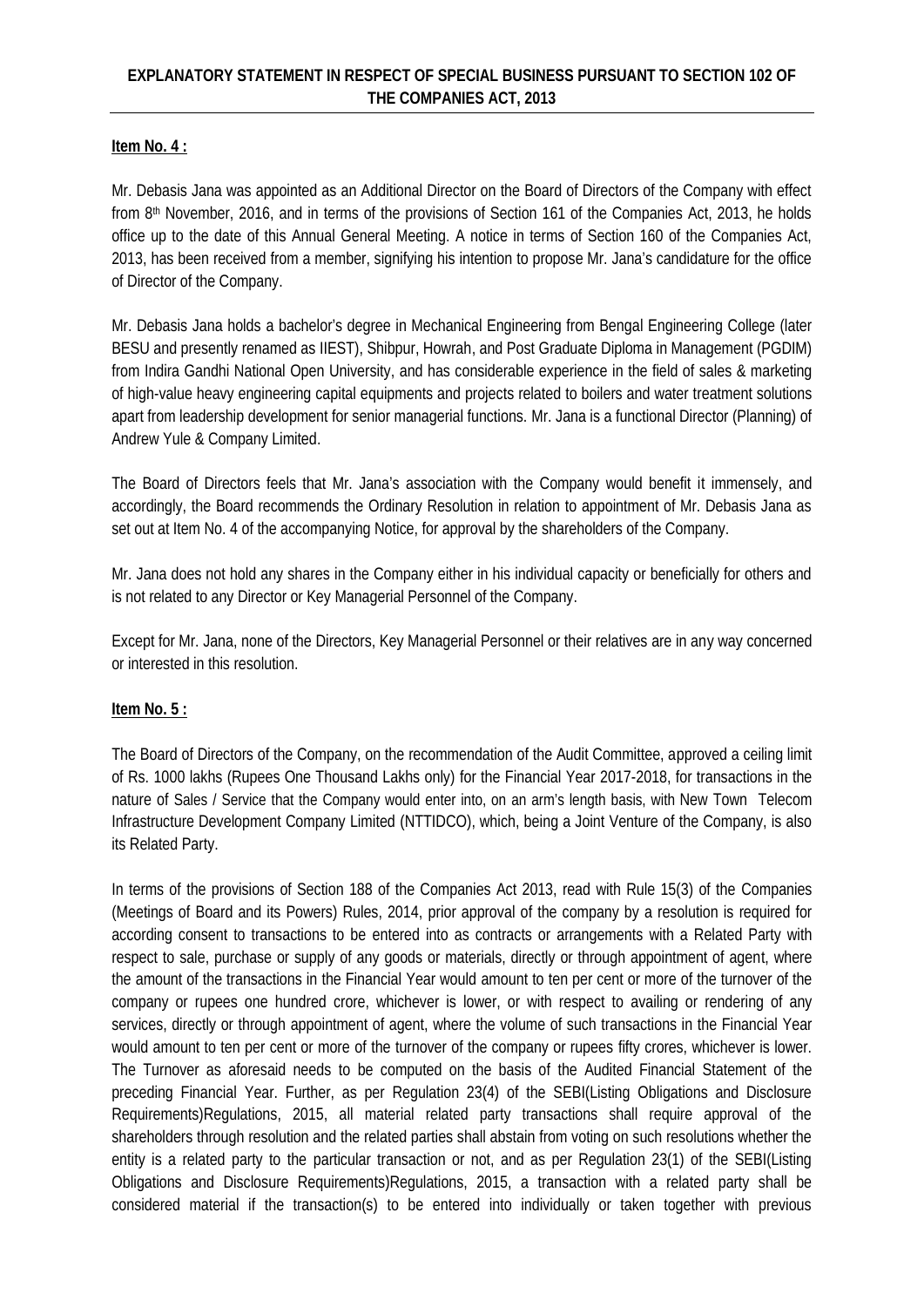transactions during a financial year, exceeds ten percent of the annual consolidated turnover of the listed entity as per the last audited financial statements of the listed entity.

Since the amount of transactions to be entered into by the Company with NTTIDCO during the Financial Year 2017-2018 is likely to exceed the prescribed statutory limit for such transactions, the Members' consent is sought for implementation of the said transactions.

The names of the Directors interested in the said resolution and the nature of their interest is as follows:

| Nature of interest |
|--------------------|
| Director, NTTIDCO  |
| Director, NTTIDCO  |
|                    |

The names of the Key Managerial Personnel interested in the said resolution and the nature of their interest is as follows:

| Name of the Key Managerial Personnel                 | Nature of interest |
|------------------------------------------------------|--------------------|
| 1. Shri Anirban Gupta (General Manager, Webfil Ltd.) | Director, NTTIDCO  |

The Board of Directors recommend the Ordinary Resolution set out at Item No. 5 of the Notice for approval by the Members.

Registered Office: "Yule House" 8, Dr. Rajendra Prasad Sarani, **By Order of the Board** Kolkata - 700 001 Shinjinee Bhattacharyya Dated: 8th August, 2017

Company Secretary